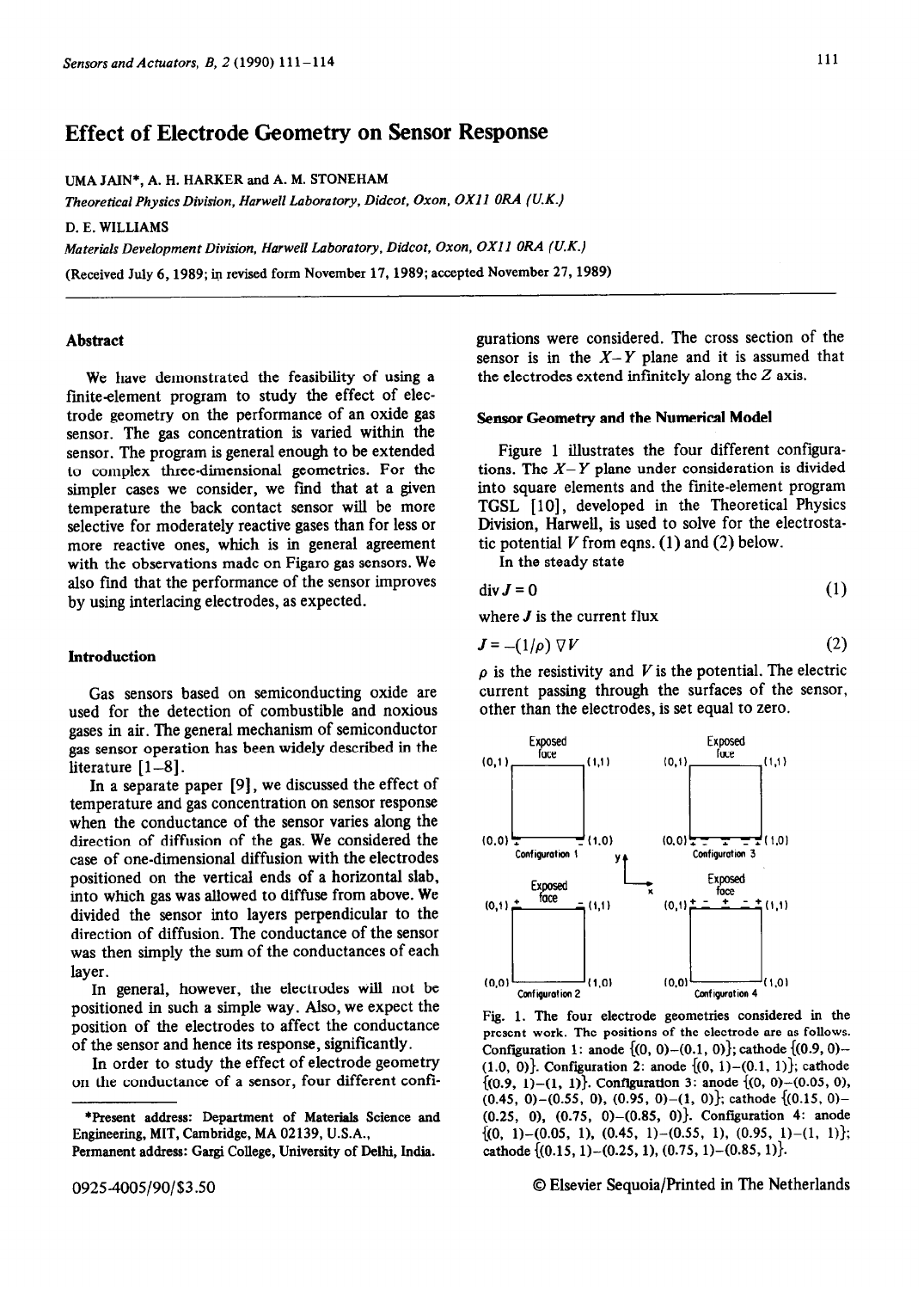The functional dependence of the resistivity on gas concentration is taken to have the usual form  $[11]$ ,

$$
\rho = \rho_0 (1 + KP_1)^{-\beta} \tag{3}
$$

where  $K$  depends on the rate constant of the reaction of the reducing gas with oxygen and  $P_1$  is the partial pressure of the reducing gas. The exponent  $\beta$ , which depends on the temperature and a characteristic energy of the surface  $[11]$ , is given a range of values from 0.2 to 0.5 or higher [ 121.

The concentration  $c$  of the reducing gas is a function of  $y$ , the direction of diffusion of the gas, and  $y = 1$  is the face exposed to the reducing gas. c satisfies the diffusion equation  $[13]$ 

$$
\frac{\partial c}{\partial t} = D\frac{\partial^2 c}{\partial y^2} - K_1 c \tag{4}
$$

where *D* is the diffusion constant of the reducing gas and  $K_1$  is related to the rate constant of the reaction of the reducing gas and oxygen. The concentration of oxygen is assumed to be constant.

In the steady state

$$
\partial c/\partial t = 0 \tag{5}
$$

and the solution of eqn. (4) under the boundary condition

$$
c = 1 \text{ at } y = 1 \tag{6}
$$

for the front surface which is exposed to the gas and the boundary condition

$$
\partial c/\partial y = 0 \text{ at } y = 0 \tag{7}
$$

for the back surface is

$$
c(y) = \cosh(y\sqrt{K'})/\cosh(\sqrt{K'})
$$
 (8)

where

$$
K' = K_1/D \tag{9}
$$

The resistivity  $\rho$  as a function of  $y$  is, therefore,

$$
\rho(y) = \rho_0 \left[ 1 + KP_1 \cosh(y\sqrt{K'})/\cosh(\sqrt{K'}) \right]^{-\beta} \qquad (10)
$$

This simplified formulation is used in order to have an analytical expression for  $\rho(y)$ . However, the program can be easily modified to compute  $\rho$  numerically for different values of  $y$ . We used the TGSL finite-element subroutine library [10], adding subroutines to define eqns. (1) and (2) and to define  $\rho(x, y)$ . We calculated the current flows by integrating over eqn. (2). The four electrode configurations considered are shown in Fig. 1.

# Results and Discussion

Figures 2(a) and (b) show the current (in arbitrary units) as a function of gas concentration for the four different cases. For want of data on values of rate constants, we have made simplified calculations using  $K = K'$ . Since the purpose is to test the effect of elec-



Fig. 2. (a) The current (in arbitrary units) as a function of gas concentration for configurations 1 and 2.  $\beta$  = 0.3, *K* = *K'* = 1. Partial pressure of  $O_2$  is 1. (b) Same as (a), but for configurations 3 and 4.

trode geometry, representative values of *K are*  chosen: we have used 1, 10 and 100. It is clear from eqn. (3) that for concentrations large enough so that the product of the rate constant  $K$  and the gas concentration  $P_1$  is comparable to one, the current output increases rapidly with gas concentration. This is clearly evident from all the four curves in Figs. 2(a) and (b). The magnitude of the current is much larger for configurations 3 and 4, as is to be expected.

Figures 3, 4, 5 and 6 show the effect of increasing the rate constant  $K$  for the four different configurations. The dependencies on *K* shown in Figs. 3 and 5 are markedly different from those in Figs. 4 and 6. In Figs. 3 and 5 (which are for configurations 1 and 3 where the electrodes are on the unexposed surface) the current increases as *K* is increased from 1 to 10



Fig. 3. The current (in arbitrary units) as a function of gas concentration for configuration 1 for three different values of  $K (= K')$ .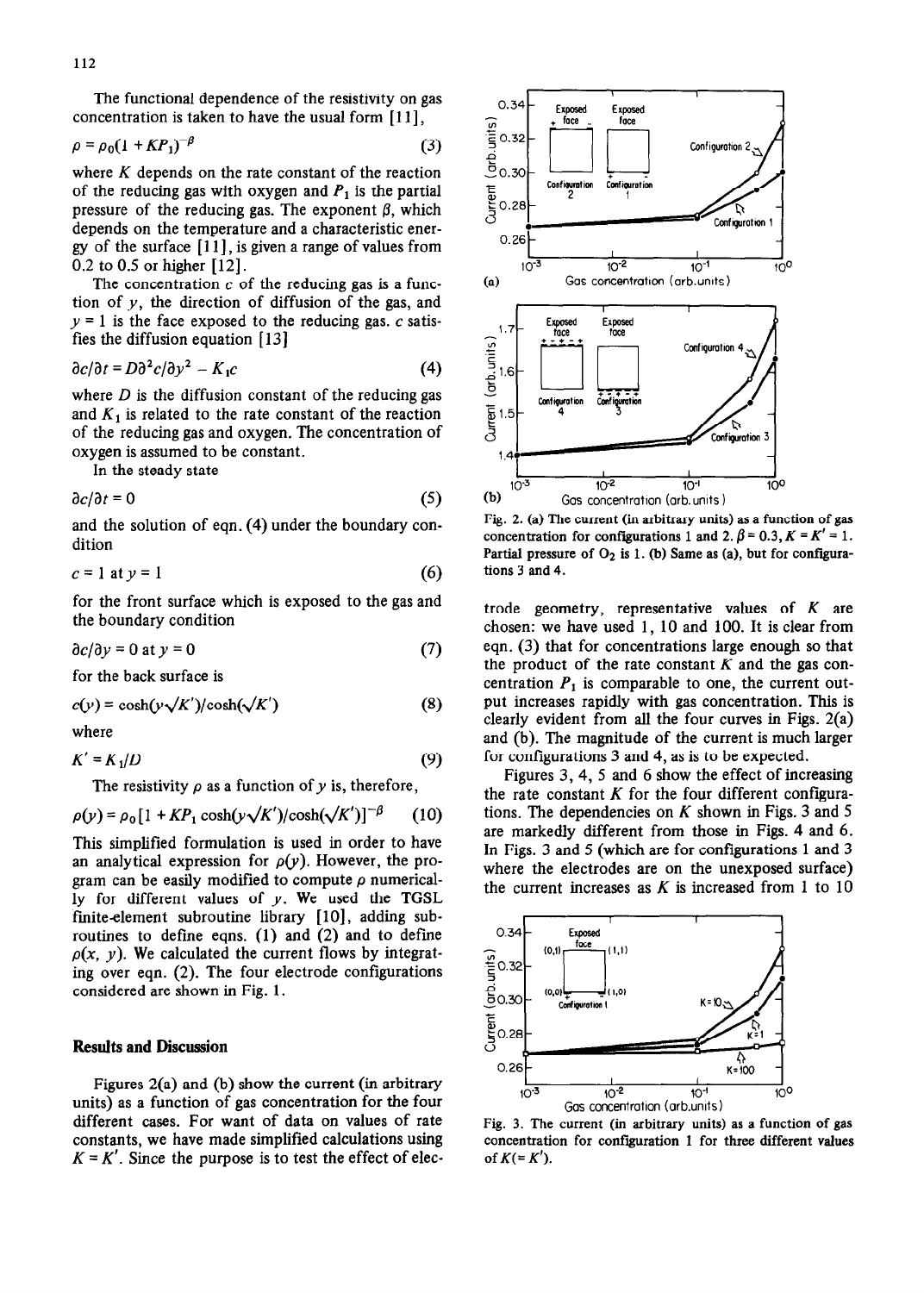

Fig. 4. **Same as Fig.** 3 **for configuration** 2.



**Fig. 5. Same as Fig.** 3 **for configuration** 3.



**Fig.** 6. Same **as Fig.** 3 **for confguration 4.** 

and then decreases and remains almost constant with gas concentration as K is increased to 100. In Figs. 4 and 6 (which are for configurations 2 and 4 where the electrodes are on the exposed surface) the rate of increase in current with gas concentration increases continuously as *K* is increased from 1 to 100.

This difference in behaviour can be explained as follows. As the rate constant *K* increases, two effects take place simultaneously. First, as *K* increases, more and more absorbed  $O<sub>2</sub>$  molecules combine with the absorbed molecules of the reducing gas. Thus fewer electrons are captured by these molecules, and hence the resistance decreases. This is clear from eqn. (3), where the term  $KP_1$  increases with increasing  $K$ .

As a result of these two opposing effects, for the electrodes situated on the plane  $y = 1$  the current will increase with increasing *K,* whereas for electrodes on the plane  $y = 0$  the current will at first increase then decrease with increasing *K.* 

It is clear from the above discussion that for sensors with electrodes on the plane  $y = 0$ , i.e., for back contact sensors, a plot of conductance versus *K* will show a peak. A peak in response to variation in *K*  can be considered a peak in temperature response, since *K* is a function of temperature. Such conductance temperature peaks are often observed for tin oxide gas sensors  $[4, 5, 14]$ . However, since our aim in this paper is to emphasize the effect of electrode geometry, we have considered only a few representative values of *K* and have not taken into account explicitly the dependence of the rate constant and the diffusion constant on temperatures. It would, therefore, be hard to make a definite statement on the variation of conductance with temperature from these figures.

For sensors with electrodes on the plane  $y = 1$ , i.e., for front contact sensors, there is no conductance peak with variations in  $K$ , a result consistent with speculation in the recent sensor literature.

The above results also lead us to expect that different types of reducing gases will show conductance peaks at different temperatures. This also means that at a given temperature, the back contact sensor will be more selective for moderately reactive gases than for less or more reactive ones. Some Figaro gas sensors seem to work this way. A front contact sensor will not show such selectivity, but will produce a higher current output.

We also note that the magnitude of the current output is much larger for interlacing electrodes (configurations 3 and 4), as is obviously expected.

#### **Conclusions**

The present work clearly demonstrates the feasibility of using a finite-element program to study the effect of electrode geometry on sensor response. The advantages of this method are obvious. It is possible to study the effect of electrode configurations more complicated than the ones we have considered here and for which obvious qualitative conclusions cannot be drawn. Also, since K and therefore  $\rho$  can be varied from element to element, it is possible to study the effect of surface inhomogeneities or catalysts.